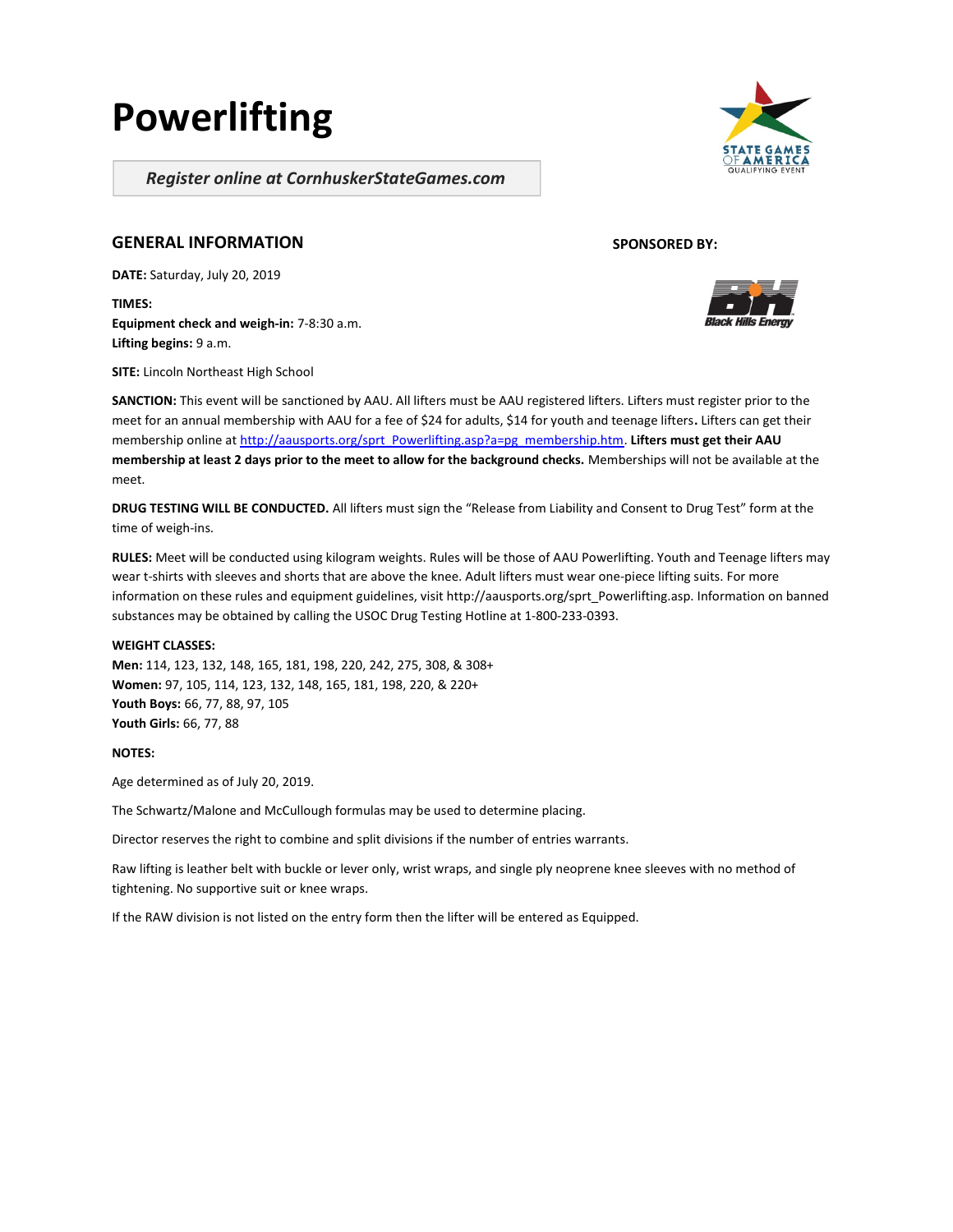# EVENTS

| <b>Event Code</b> | <b>Event Name</b>          | <b>Event Code</b> |
|-------------------|----------------------------|-------------------|
|                   | <b>Female Powerlifting</b> |                   |
| $\mathbf{1}$      | Youth 10-13 Years          | 16                |
| 2                 | Teen 14-19 Yearss          | 17                |
| 3                 | Open                       | 18                |
| 4                 | Master 40 & Over           | 19                |
| 5                 | Special Olympics           | 20                |
|                   | Female Benchpress          |                   |
| 6                 | Youth 10-13 Years          | 21                |
| 7                 | Teen 14-19 Years           | 22                |
| 8                 | Open                       | 23                |
| 9                 | Master 40 & Over           | 24                |
| 10                | Special Olympics           | 25                |
|                   | Female Push Pull           |                   |
| 11                | Youth 10-13 Years          | 26                |
| 12                | Teen 14-19 Years           | 27                |
| 13                | Open                       | 28                |
| 14                | Master 40 & Over           | 29                |
| 15                | <b>Special Olympics</b>    | 30                |
|                   |                            |                   |

## ATHLETE PACKETS & TEAM BOXES

#### Choose the Shipping Option and get a Free Arby's Sandwich!

Save time, avoid hassles and receive your CSG gear more than a week before the Opening Ceremonies by shipping your athlete packet (\$10) or team box (\$15). Athlete packets contain the athlete shirt and Super Pass. Athlete packets will begin to ship in June. The packet shipping option will only be available for those registered by the final entry deadline. If you don't choose the shipping option, you will need to pick up your athlete packet or team box.

## JOIN US AT SPORTFEST AND OPENING CEREMONIES ON JULY 19!

Make plans to join us on Friday, July 19 at Lincoln East High and Seacrest Field for SportFest and the Opening Ceremonies!

#### SportFest |4:30 – 7 p.m. | Lincoln East High School

SportFest is the pre-Opening Ceremonies party for Athletes and their families and includes a free meal for anyone with a Super Pass. Meal is provided by Arby's, Pepsi, Frito-Lay and Hiland Dairy.

### Opening Ceremonies | 8 p.m. | Seacrest Field

Program includes: Parade of Athletes, Skydivers (Lincoln Sport Parachute Club), Introductions, Presentation of Colors (Nebraska National Guard), National Anthem, Oath of Athletes, Mascot Showcase/Shirt Cannons, Featured Entertainment, Torch Lighting Ceremony (Mystery Torchlighter), Fireworks, Photos/Autographs and more.